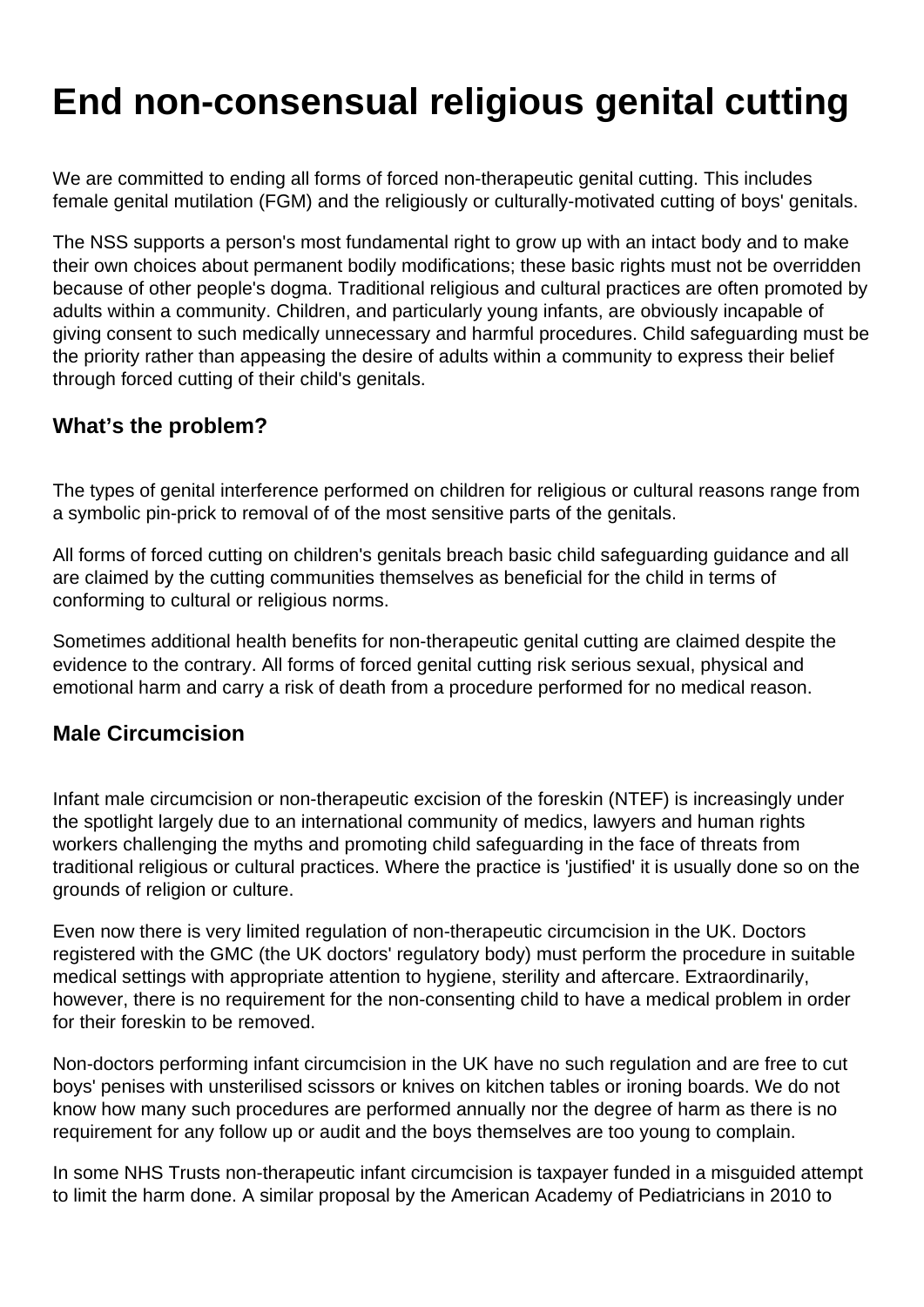perform 'minor' FGM on baby girls in a hospital setting to prevent greater harm was abandoned within weeks in the face of an international outcry.

Throughout history, male circumcision has been advocated as a pseudo-medical cure for a variety of ailments ranging from TB to epilepsy to warts to excessive masturbation. However, any marginal health claims are extremely contested. No national medical, paediatric, surgical or urological society in the world of which the NSS is aware recommends routine circumcision of all boys as a health intervention. If the benefits of the operation outweighed the risks, NHS doctors would be recommending it for every child – regardless of the parents' religion – and they do not.

The foreskin is a normal body part with physical, sexual and immunological functions. Surgically removing it from non-consenting children has been associated with various physical and psychological difficulties; these are likely to be greatly under-reported because people who have experienced sexual harm are often reluctant to reveal it as societal dismissal or stigmatisation may compound the harm.

There is now a growing medical consensus that existing ethical principles of non-therapeutic childhood surgery should no longer include an exception for non-therapeutic excision of the foreskin. In May 2010, the Royal Dutch Medical Association (KNMG) in association with all the major Dutch medical colleges released a policy statement asserting that: "non-therapeutic circumcision of male minors is a violation of children's rights to autonomy and physical integrity. Contrary to popular belief, circumcision can cause complications – bleeding, infection, urethral stricture and panic attacks are particularly common. KNMG is therefore urging a strong policy of deterrence. KNMG is calling upon doctors to actively and insistently inform parents who are considering the procedure of the absence of medical benefits and the danger of complications."

In 2016 the Danish Medical Association also called for an end to infant male circumcision, arguing that the procedure should only ever be performed with "informed consent". This follows the [joint](https://www.crin.org/en/docs/English-statement-.pdf) [statement](https://www.crin.org/en/docs/English-statement-.pdf) in 2013 by all the Scandinavian children's ombudsmen that children should be allowed to choose for themselves and that non-therapeutic childhood circumcision 'violates fundamental medical-ethical principles'.

In April 2018 a [proposal](https://www.secularism.org.uk/news/2018/04/danish-bid-to-create-age-of-consent-for-genital-cutting-set-to-fail) to the Danish government to create a gender-neutral age of consent of 18 for all forms of non-therapeutic genital cutting was rejected, despite considerable public support.

In September 2017 the Belgium federal government's Committee for Bio-Ethics [ruled](https://www.secularism.org.uk/news/2017/09/belgian-federal-committee-rules-against-ritual-circumcision) that bodily integrity was more important than religious faith. Although this is not binding in law, it adds to the growing weight of medical opinion against unnecessary male circumcision.

A [draft bill](https://www.secularism.org.uk/news/2018/02/nss-says-uk-should-follow-icelands-lead-to-end-genital-cutting) was put before the Icelandic government in 2018 to ban non-consensual ritual circumcision for boys, but it was rejected following heavy lobbying from religious groups.

In its 2018 [report](https://www.secularism.org.uk/news/2018/04/global-rights-group-forced-genital-cutting-violates-medical-ethics) the Child Rights International Network (CRIN) called the ritual circumcision of infant males for non-medical reasons a "violation of bodily integrity" which "unnecessarily" exposes children to risks.

We welcome that the lawfulness of child circumcision is being increasingly questioned and that medical opinion in a number of countries is similarly turning against the historic carte blanche afforded to infant circumcision on the basis that the parents' freedom of religion is the only or overriding consideration. It is now being recognised more widely that this non-therapeutic procedure for which there are numerous complications, some of which are very serious, is a breach of children's rights.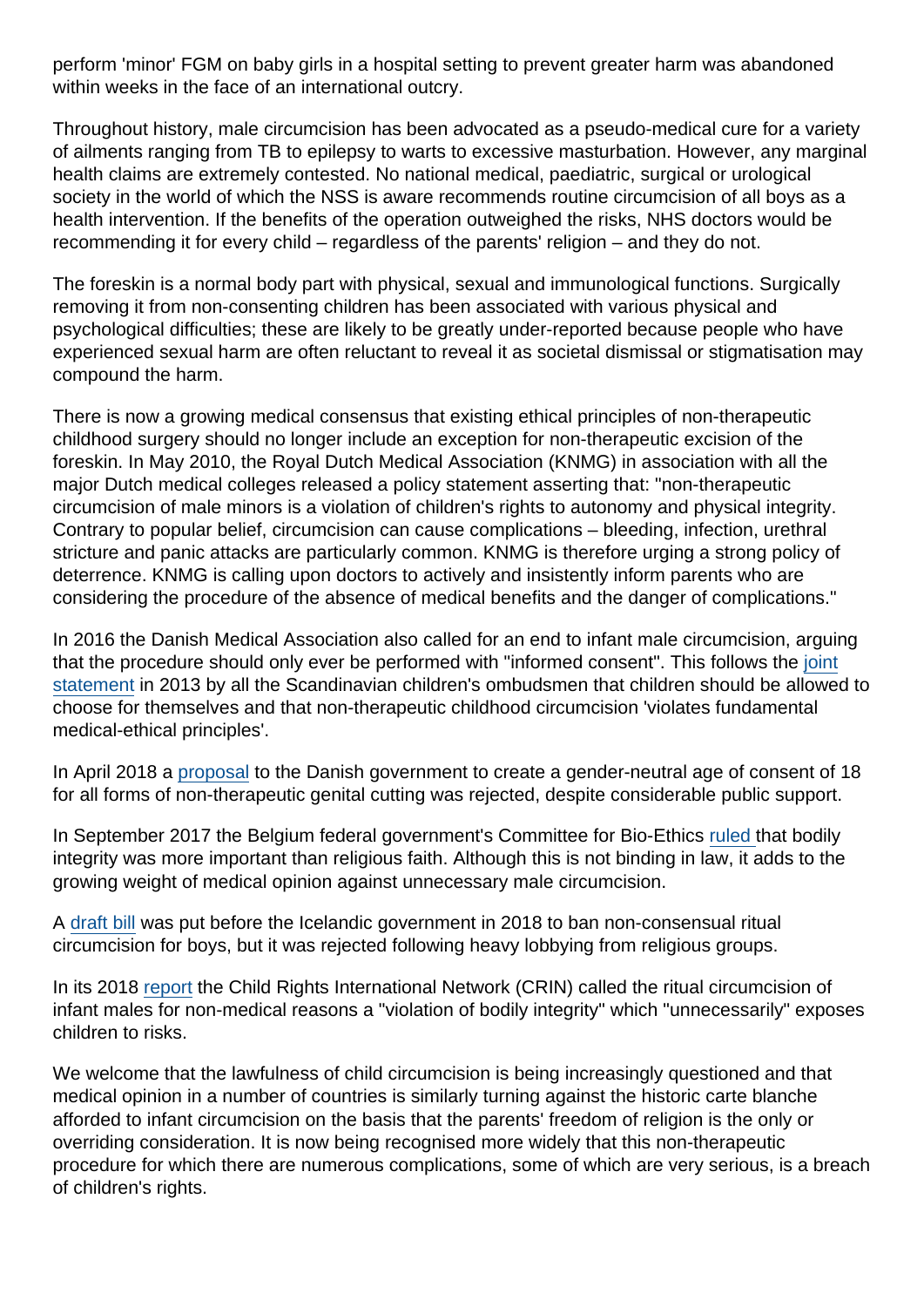The UN Convention on the rights of the child (UNCRC) recommends respect for the right of the child to freedom of thought, conscience and religion, and advises that traditional practices prejudicial to the health of children should be abolished. We are keen to ensure that legal protections from forced genital cutting encompass all children and that much more action is taken to protect children from harmful religious or cultural surgery.

What are we doing?

- Members of the Secular Medical Forum have raised awareness of the harms and the discordance with child safeguarding policies within the UK medical community.
- We have engaged the British Medical Association which is currently reconsidering its 2006 position on non-therapeutic male circumcision as a direct result of our efforts.
- We are also calling on the UN committee on the Rights of the Child, the UK government and the UK Parliament's Joint Committee on Human Rights to investigate whether nontherapeutic infant circumcision is a breach of UK children's rights.
- In 2013 we actively supported a Council of Europe resolution condemning male circumcision as a "violation of the physical integrity of children" – a position subsequently watered down following pressure from Jewish and Muslim groups.
- In December 2017 Amazon UK [withdrew](https://www.secularism.org.uk/news/2017/12/amazon-withdraws-infant-circumcision-training-kits-after-nss-letter) infant circumcision training kits from sale over child safety concerns following a National Secular Society request to do so.
- [Briefing: Male Circumcision](https://www.secularism.org.uk/uploads/briefing-male-circumcision.pdf?v=1617115994) (PDF, 240 Kb)

Female genital mutilation (FGM)

Defeated 1993 Brent Council motion on making FGM available on the NHS (At the time councillors opposing the motion were abused and accused of racism/cultural insensitivity. Today the failed motion shows how far we've come in campaigning to eradicate this practice.)

...a right specifically for African families who want to carry on their tradition whilst living in this country...

We are committed to the eradication of forced genital cutting of girls and women known as Female Genital Mutilation (FGM) in all its forms. There are thought to be well over 100,000 women and girls affected by FGM living in the UK today. We work with like-minded organisations to protect girls from all non-therapeutic interference with their genitals and to help ensure future generations do not have to face the harm of forced genital cutting.

FGM practices vary. Some forms involve a pinprick or the removal of a small amount of material from the clitoris. Other forms include complete excision of the clitoris and/or labia, and stitching the vulva closed (infibulation).

All forms of FGM are illegal in the UK and are child abuse.

Despite it being a criminal offence since 1985 there has been only one successful prosecution for FGM. In part this reflects some of the difficulties of challenging cultural practices embedded within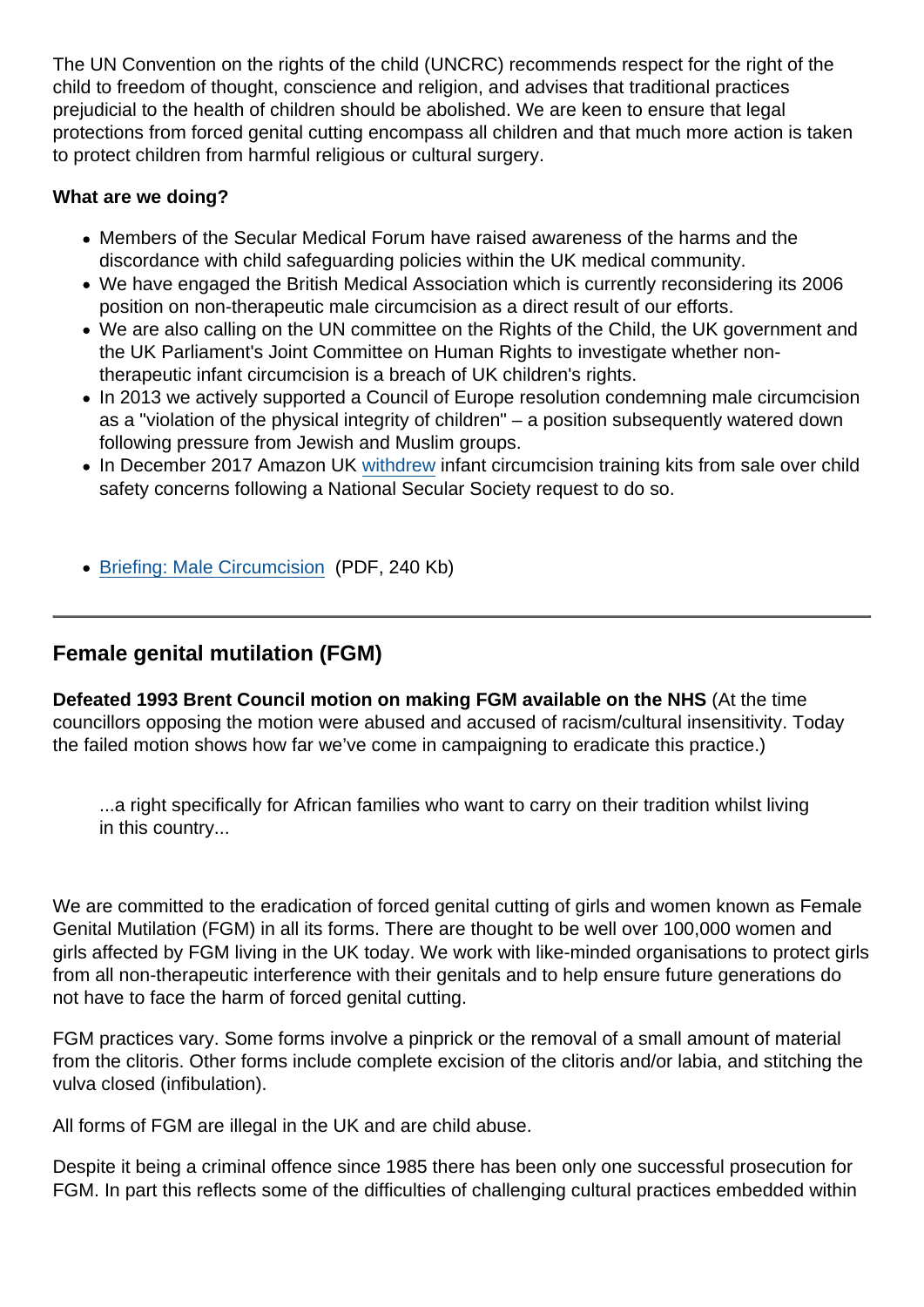communities. It is also an indicator of ignorance of the harms, sometimes spread deliberately, and fear of speaking out from within a community. As with all forms of forced genital cutting, those who speak out against it are often accused of disrespect to their parents or cultural elders, of overdramatising a 'minor' procedure that others 'don't complain about' and of malice. Together with the perceived humiliation of speaking about one's own genitals these factors combine to ensure that many sufferers are reluctant to speak out- particularly those who are otherwise in a loving relationship with their family or community of origin.

Between January and March 2016 the Health and Social Care Information Centre [uncovered](https://www.secularism.org.uk/news/2016/06/1200-cases-of-fgm-reported-in-three-months--but-data-likely-to-underestimate) 1242 new cases of FGM in England. Despite much collaborative work to challenge the practice we know that some British girls are still unprotected. Some have been sent back to the countries of their parents' origin and others are having it performed secretly in this country.

We therefore question why there has not been a single successful prosecution since the practice became illegal. We are concerned that fear of upsetting cultural and religious sensitivities prevents such abuse and bodily harm from being tackled effectively.

Ending FGM is not simply a criminal justice issue, it requires sustained civil society action to change attitudes and inform girls of their rights.

"It is irrelevant whether or not a person believed the operation to be necessary in the child's best interests as a matter of custom or ritual."

- Section 1(5) of the Female Genital Mutilation (FGM) Act

What are we doing?

The NSS is supporting civil society and governmental attempts to educate around, raise awareness of and eradicate FGM. In 2016 we raised UK's failure to successfully prosecute a single case of FGM with the United Nations Human Rights Council (UNHRC) and urged the UN to question the UK Government on its strategy to combat all forms of violence against women and girls. We urged the UN to stress to the UK that the universality of individual Human Rights should be upheld and never overridden on the grounds of religion, tradition or culture.

We are working with like-minded national and international organisations (eg CRIN, Genital Autonomy, Equality Now and Forward), to develop our understanding of the most effective methods of ending forced genital cutting and of protecting our children.

What you can do:

## Write to your MP

Ask your MP to support an end to non-consensual religious genital cutting

Enter Postcode:

Find my MP

\* Required Field